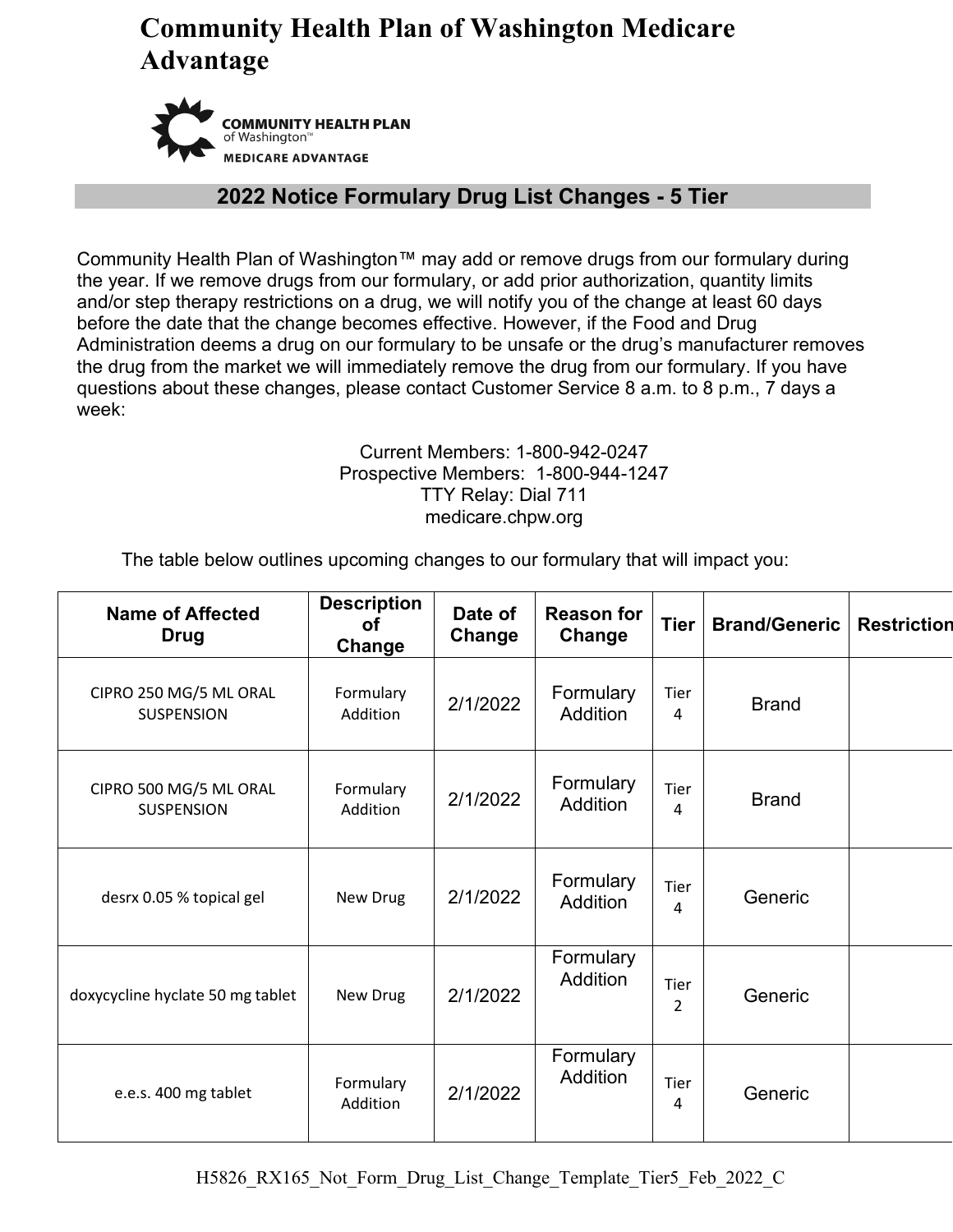

**COMMUNITY HEALTH PLAN** of Washington<sup>"</sup> **MEDICARE ADVANTAGE** 

| <b>Name of Affected</b><br>Drug                                | <b>Description</b><br><b>of</b><br>Change | Date of<br>Change | <b>Reason for</b><br>Change  | <b>Tier</b>            | <b>Brand/Generic</b> | <b>Restriction</b> |
|----------------------------------------------------------------|-------------------------------------------|-------------------|------------------------------|------------------------|----------------------|--------------------|
| everolimus (antineoplastic) 10<br>mg tablet                    | New Drug                                  | 2/1/2022          | Formulary<br>Addition        | Tier<br>5              | Generic              | PA QL              |
| everolimus (antineoplastic) 2 mg<br>tablet for oral suspension | New Drug                                  | 2/1/2022          | Formulary<br>Addition        | Tier<br>5              | Generic              | PA                 |
| everolimus (antineoplastic) 3 mg<br>tablet for oral suspension | New Drug                                  | 2/1/2022          | Formulary<br><b>Addition</b> | Tier<br>5              | Generic              | PA                 |
| everolimus (antineoplastic) 5 mg<br>tablet for oral suspension | New Drug                                  | 2/1/2022          | Formulary<br><b>Addition</b> | Tier<br>5              | Generic              | PA                 |
| INVEGA HAFYERA 1,092 MG/3.5<br>ML INTRAMUSCULAR SYRINGE        | New Drug                                  | 2/1/2022          | Formulary<br><b>Addition</b> | Tier<br>5              | <b>Brand</b>         | QL                 |
| INVEGA HAFYERA 1,560 MG/5<br>ML INTRAMUSCULAR SYRINGE          | New Drug                                  | 2/1/2022          | Formulary<br>Addition        | Tier<br>5              | <b>Brand</b>         | QL                 |
| lyleq 0.35 mg tablet                                           | Formulary<br>Addition                     | 2/1/2022          | Formulary<br><b>Addition</b> | Tier<br>$\overline{2}$ | Generic              |                    |
| MYRBETRIQ 8 MG/ML ORAL<br>SUSPENSION, EXTENDED RELEASE         | New Drug                                  | 2/1/2022          | Formulary<br>Addition        | Tier<br>3              | <b>Brand</b>         |                    |
| nebivolol 10 mg tablet                                         | New Drug                                  | 2/1/2022          | Formulary<br>Addition        | Tier<br>$\overline{2}$ | Generic              |                    |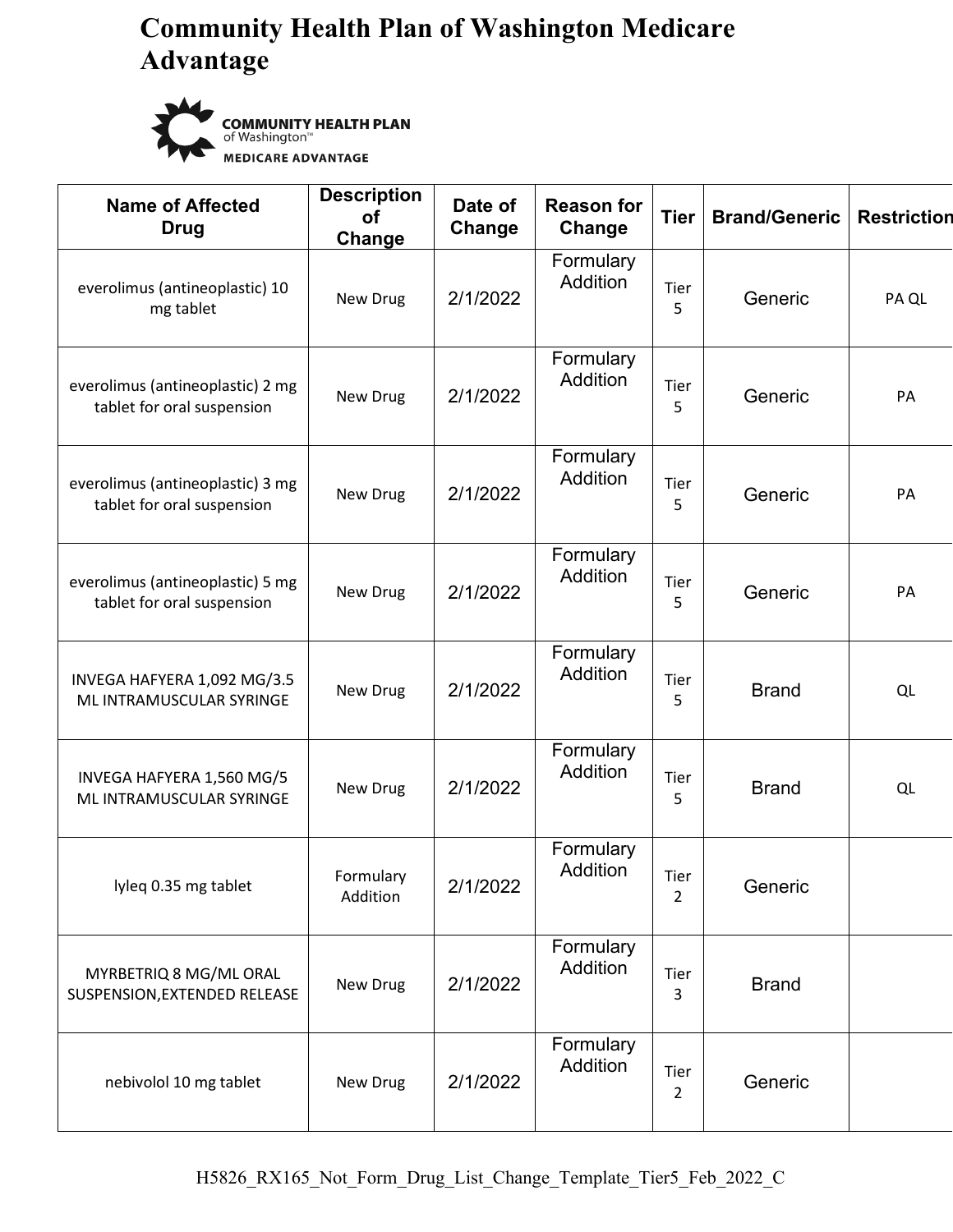

**COMMUNITY HEALTH PLAN** of Washington<sup>"</sup> **MEDICARE ADVANTAGE** 

| <b>Name of Affected</b><br><b>Drug</b>                                        | <b>Description</b><br><b>of</b><br>Change | Date of<br>Change | <b>Reason for</b><br>Change  | <b>Tier</b>            | <b>Brand/Generic</b> | <b>Restriction</b> |
|-------------------------------------------------------------------------------|-------------------------------------------|-------------------|------------------------------|------------------------|----------------------|--------------------|
| nebivolol 2.5 mg tablet                                                       | New Drug                                  | 2/1/2022          | Formulary<br>Addition        | Tier<br>$\overline{2}$ | Generic              |                    |
| nebivolol 20 mg tablet                                                        | New Drug                                  | 2/1/2022          | Formulary<br>Addition        | Tier<br>$\overline{2}$ | Generic              |                    |
| nebivolol 5 mg tablet                                                         | New Drug                                  | 2/1/2022          | Formulary<br>Addition        | Tier<br>$\overline{2}$ | Generic              |                    |
| PANRETIN 0.1 % TOPICAL GEL                                                    | New Drug                                  | 2/1/2022          | Formulary<br><b>Addition</b> | Tier<br>5              | <b>Brand</b>         | PA                 |
| paroxetine 10 mg/5 ml oral<br>suspension                                      | New Drug                                  | 2/1/2022          | Formulary<br>Addition        | Tier<br>4              | Generic              |                    |
| peg3350 100 gram-sod sulf 7.5<br>gram-nacl-kcl-ascorbate-c oral<br>pwdr pack  | Formulary<br>Addition                     | 2/1/2022          | Formulary<br>Addition        | Tier<br>4              | Generic              |                    |
| PENTACEL (PF) 15 LF-48 MCG-62<br>DU-10 MCG/0.5 ML<br><b>INTRAMUSCULAR KIT</b> | New Drug                                  | 2/1/2022          | Formulary<br>Addition        | Tier<br>3              | <b>Brand</b>         |                    |
| sajazir 30 mg/3 ml subcutaneous<br>syringe                                    | New Drug                                  | 2/1/2022          | Formulary<br>Addition        | Tier<br>5.             | Generic              | PA                 |
| TRUSELTIQ 100 MG/DAY (100<br>MG X 1) CAPSULE                                  | New Drug                                  | 2/1/2022          | Formulary<br><b>Addition</b> | Tier<br>5              | <b>Brand</b>         | PA QL LA           |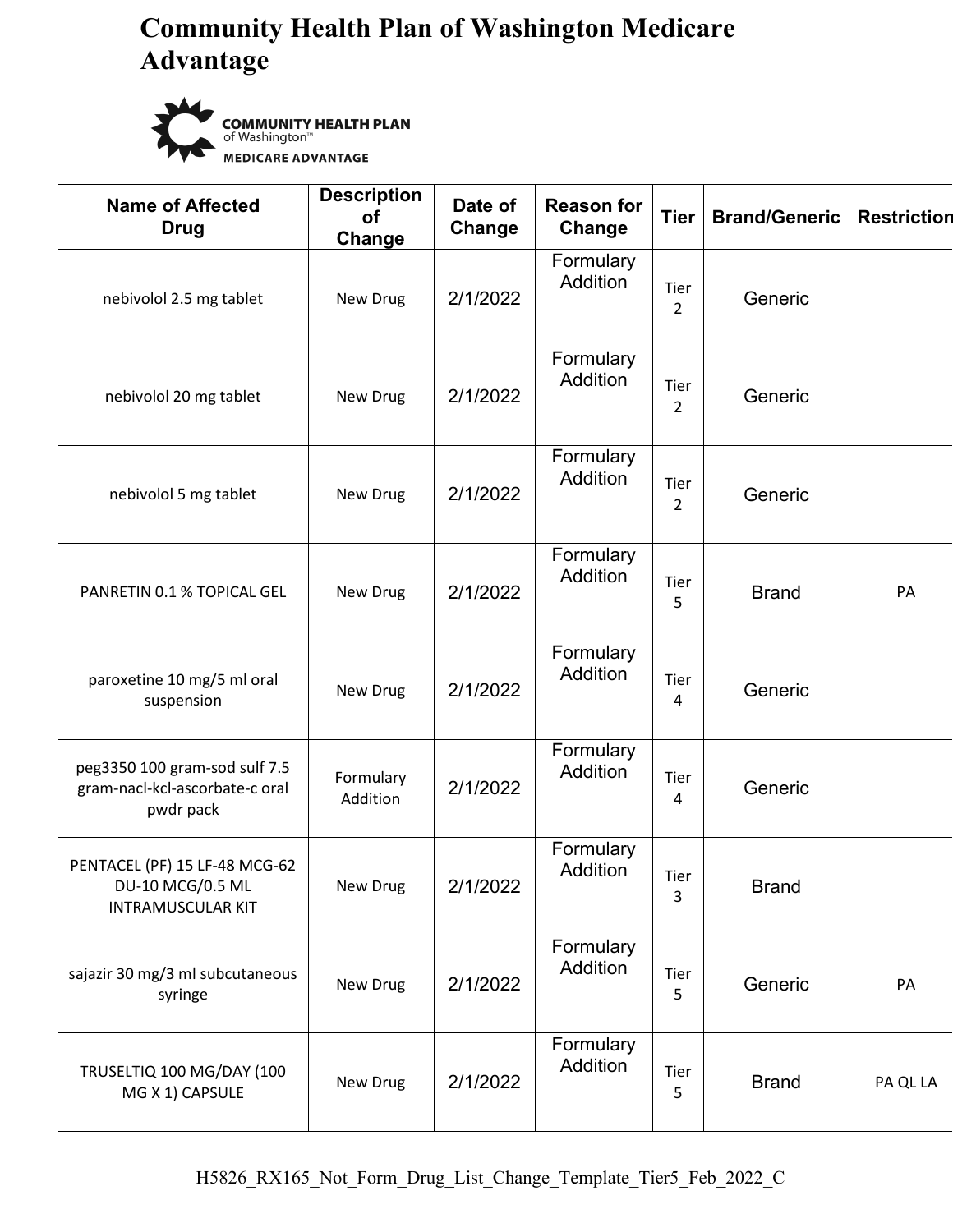

**COMMUNITY HEALTH PLAN** of Washington<sup>"</sup> **MEDICARE ADVANTAGE** 

| <b>Name of Affected</b><br><b>Drug</b>                   | <b>Description</b><br><b>of</b><br>Change | Date of<br>Change | <b>Reason for</b><br>Change  | <b>Tier</b> | <b>Brand/Generic</b> | <b>Restriction</b> |
|----------------------------------------------------------|-------------------------------------------|-------------------|------------------------------|-------------|----------------------|--------------------|
| TRUSELTIQ 125MG/DAY(100 MG<br>X1-25MG X1) CAPSULE        | New Drug                                  | 2/1/2022          | Formulary<br><b>Addition</b> | Tier<br>5   | <b>Brand</b>         | PA QL LA           |
| TRUSELTIQ 50 MG/DAY (25 MG X<br>2) CAPSULE               | New Drug                                  | 2/1/2022          | Formulary<br>Addition        | Tier<br>5   | <b>Brand</b>         | PA QL LA           |
| TRUSELTIQ 75 MG/DAY (25 MG X<br>3) CAPSULE               | New Drug                                  | 2/1/2022          | Formulary<br><b>Addition</b> | Tier<br>5   | <b>Brand</b>         | PA QL LA           |
| varenicline 0.5 mg tablet                                | New Drug                                  | 2/1/2022          | Formulary<br>Addition        | Tier<br>4   | Generic              |                    |
| varenicline 1 mg tablet                                  | New Drug                                  | 2/1/2022          | Formulary<br>Addition        | Tier<br>4   | Generic              |                    |
| VASCEPA 1 GRAM CAPSULE                                   | Formulary<br>Addition                     | 2/1/2022          | Formulary<br>Addition        | Tier<br>3   | <b>Brand</b>         |                    |
| <b>WELIREG 40 MG TABLET</b>                              | New Drug                                  | 2/1/2022          | Formulary<br>Addition        | Tier<br>5   | <b>Brand</b>         | PA LA              |
| cyclafem 1/35 (28) 1 mg-35 mcg<br>tablet                 | Removal                                   | 2/1/2022          | Formulary<br>Removal         |             | Generic              |                    |
| cyclafem 7/7/7 (28) 0.5 mg/0.75<br>mg/1 mg-35 mcg tablet | Removal                                   | 2/1/2022          | Formulary<br>Removal         |             | Generic              |                    |